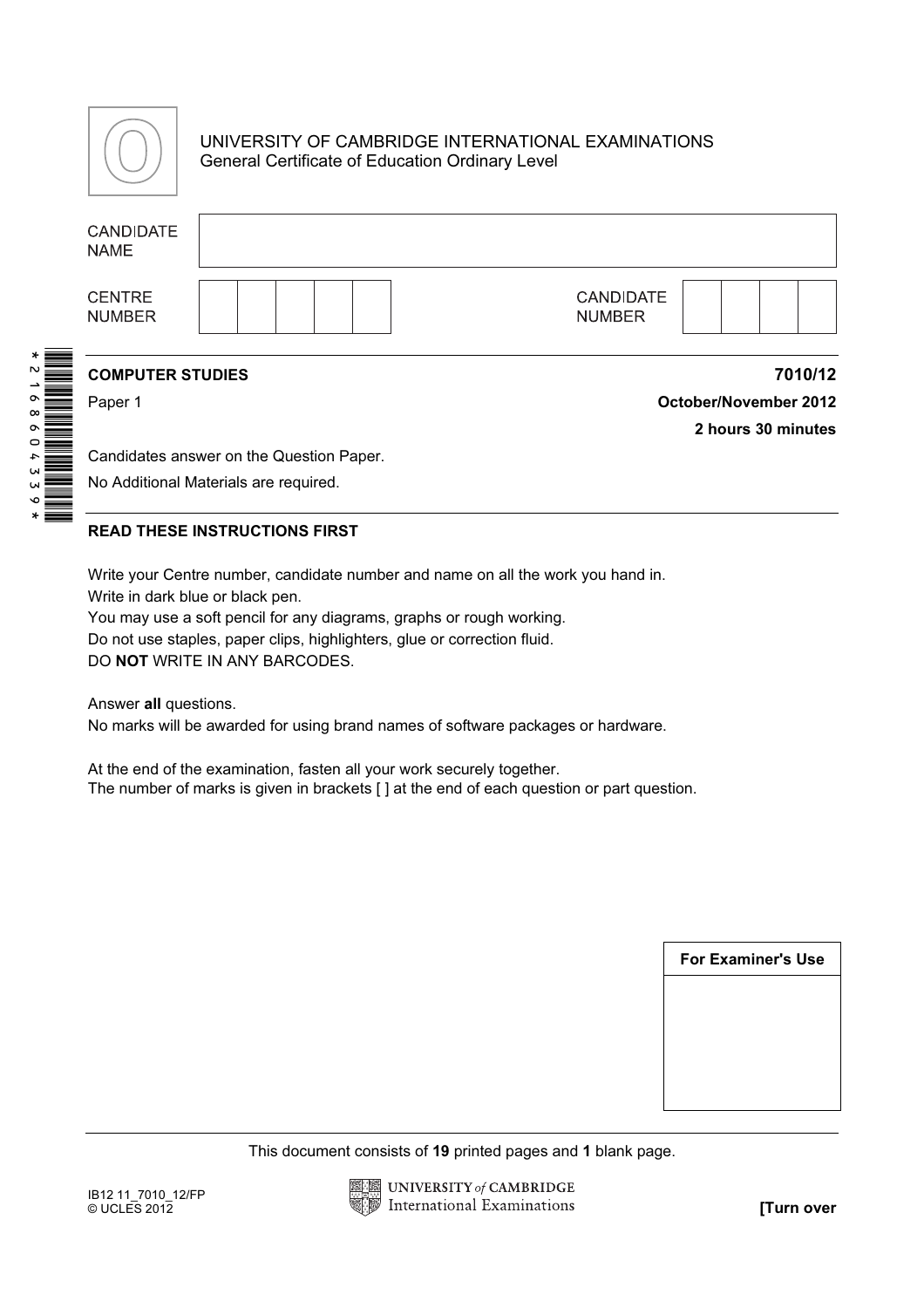| $\mathbf{1}$            | Give three features of a data protection act.                    | For<br>Examiner's |
|-------------------------|------------------------------------------------------------------|-------------------|
|                         | 1                                                                | Use               |
|                         |                                                                  |                   |
|                         | $\overline{2}$                                                   |                   |
|                         |                                                                  |                   |
|                         |                                                                  |                   |
|                         | 3                                                                |                   |
|                         | $[3]$                                                            |                   |
| $\overline{\mathbf{2}}$ | Describe four of the stages in the creation of an expert system. |                   |
|                         | 1                                                                |                   |
|                         |                                                                  |                   |
|                         | 2                                                                |                   |
|                         |                                                                  |                   |
|                         | $\sqrt{3}$                                                       |                   |
|                         |                                                                  |                   |
|                         | 4                                                                |                   |
|                         | $[4]$                                                            |                   |
|                         |                                                                  |                   |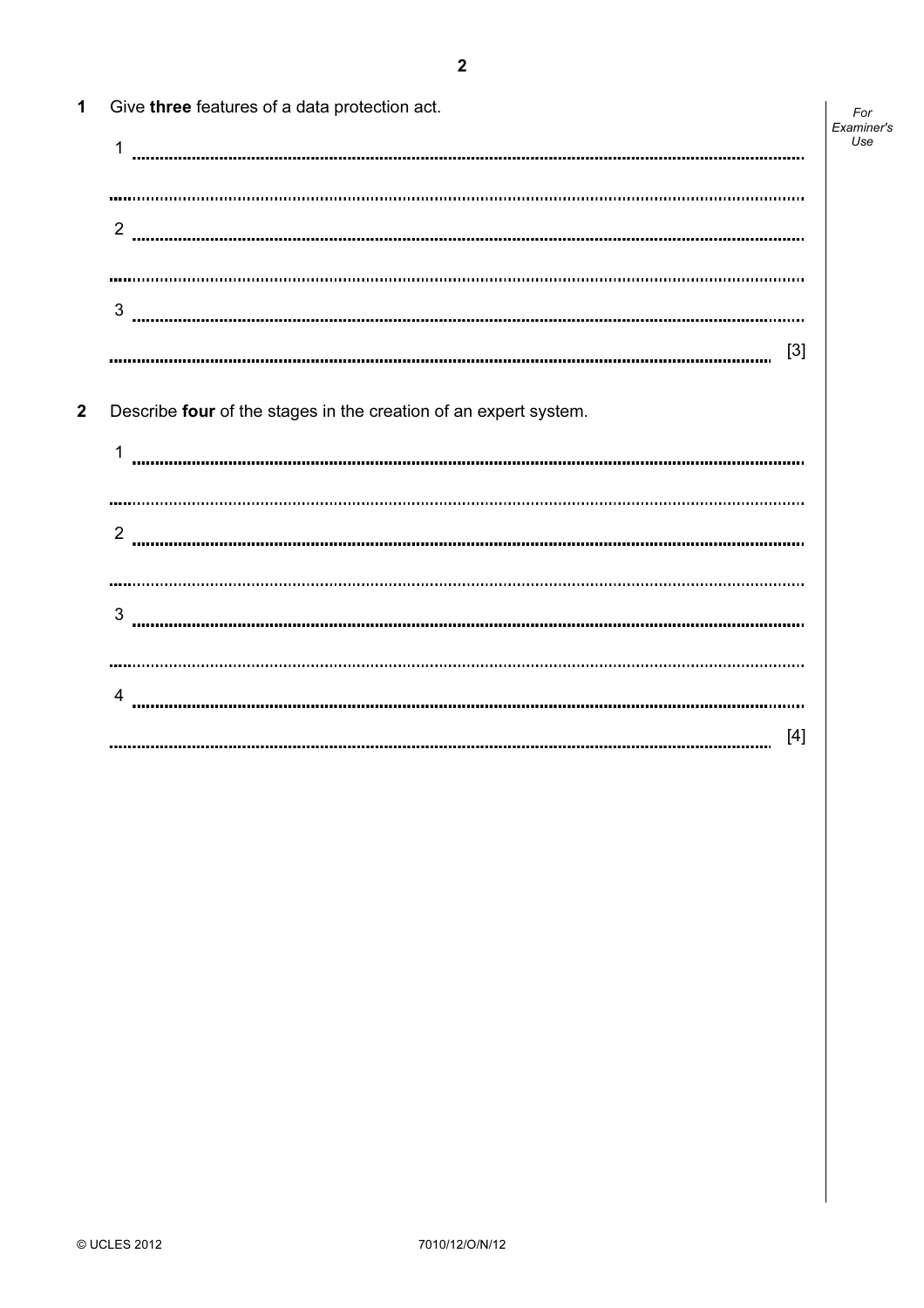- List of hardware items | Application
- 3 For each of the following five groups of hardware items, write down a computer application that would need those items.

 $[5]$ 

For Examiner's Use

4 A company has decided to introduce robots into its manufacturing process.

Give three benefits and one drawback to the company management.

**Benefits** 

webcam, microphone,

barcode reader, POS

pressure sensor, ADC,

speakers

terminal

lights, siren

goggles

printer

data gloves, data

light pen, plotter, 3D

1 2 3 Drawback [4]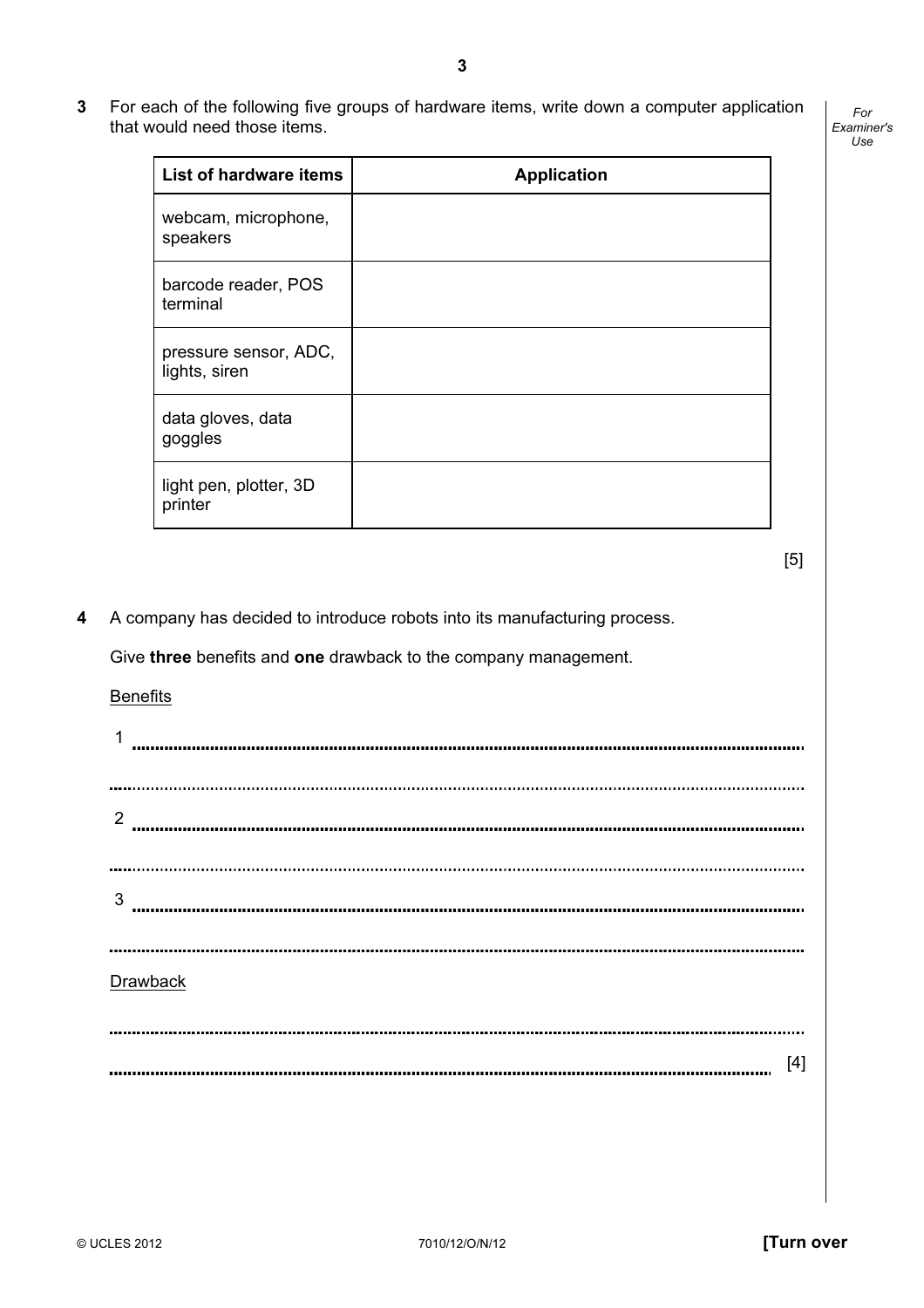shows an existing manual system used by a shop to calculate a customer's bill and carry out stock control.

# **Flowchart B**

shows the intended automatic computer-controlled system.

For Examiner's Use



4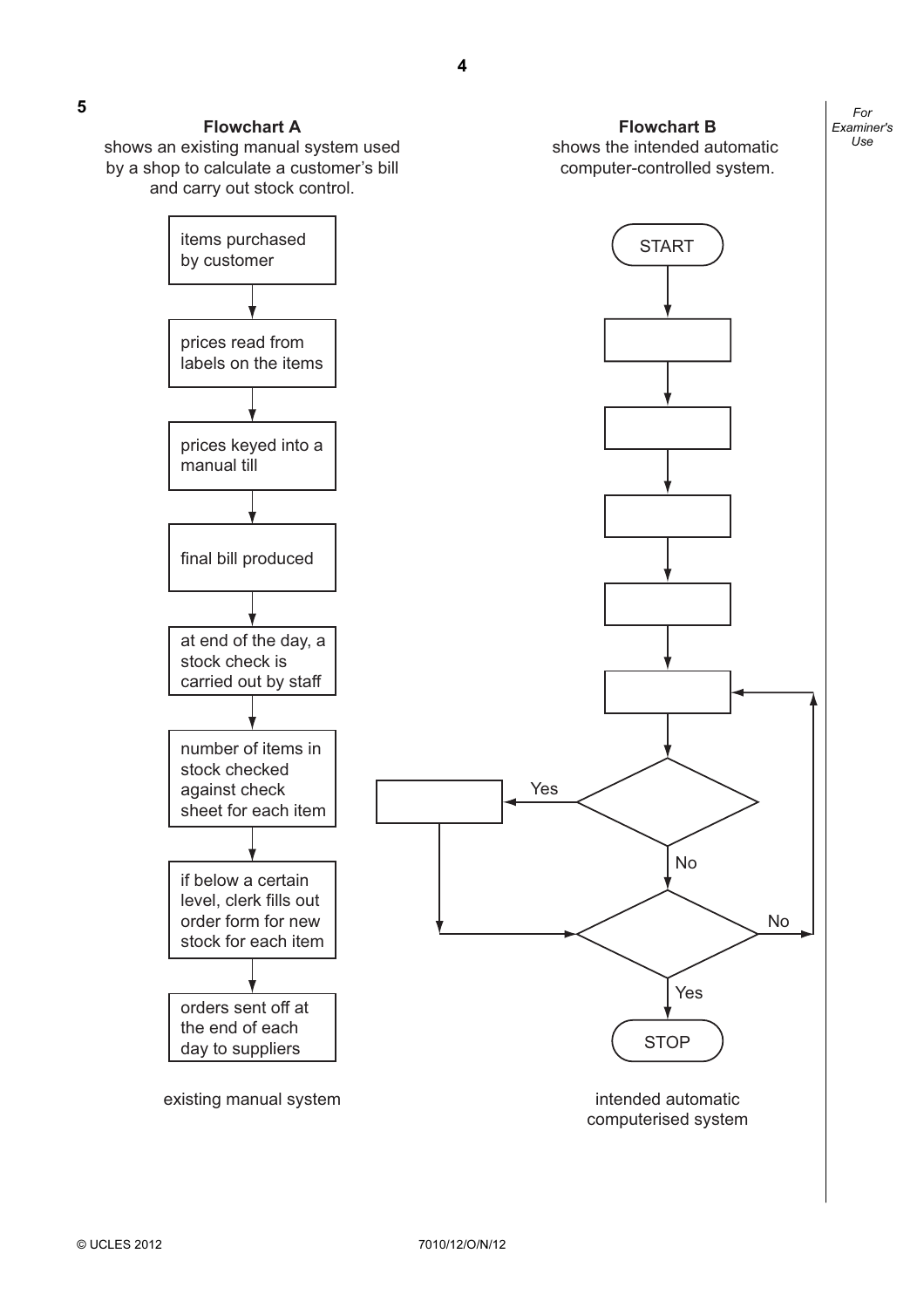Using item numbers only from the following list, complete Flowchart B.

| ltem<br><b>Number</b> | <b>Description</b>                                                      |
|-----------------------|-------------------------------------------------------------------------|
| 1                     | each item quantity reduced by 1 on the database                         |
| 2                     | is stock level of item $\leq$ = re-order level?                         |
| 3                     | item price found on database                                            |
| 4                     | quantity of stock item checked against re-order level at end of the day |
| 5                     | order for new stock of each item automatically sent out                 |
| 6                     | barcode on each item scanned                                            |
| 7                     | have all items been checked?                                            |
| 8                     | an itemised bill is produced                                            |

 $[4]$ 

For Examiner's Use

6 State three different methods that allow people to communicate using the Internet.

In each case, give a different benefit for the stated method.

| Method 1       |  |
|----------------|--|
| <b>Benefit</b> |  |
|                |  |
|                |  |
|                |  |
| Method 2       |  |
| <b>Benefit</b> |  |
|                |  |
|                |  |
|                |  |
| Method 3       |  |
| <b>Benefit</b> |  |
|                |  |
|                |  |
| [6]            |  |
|                |  |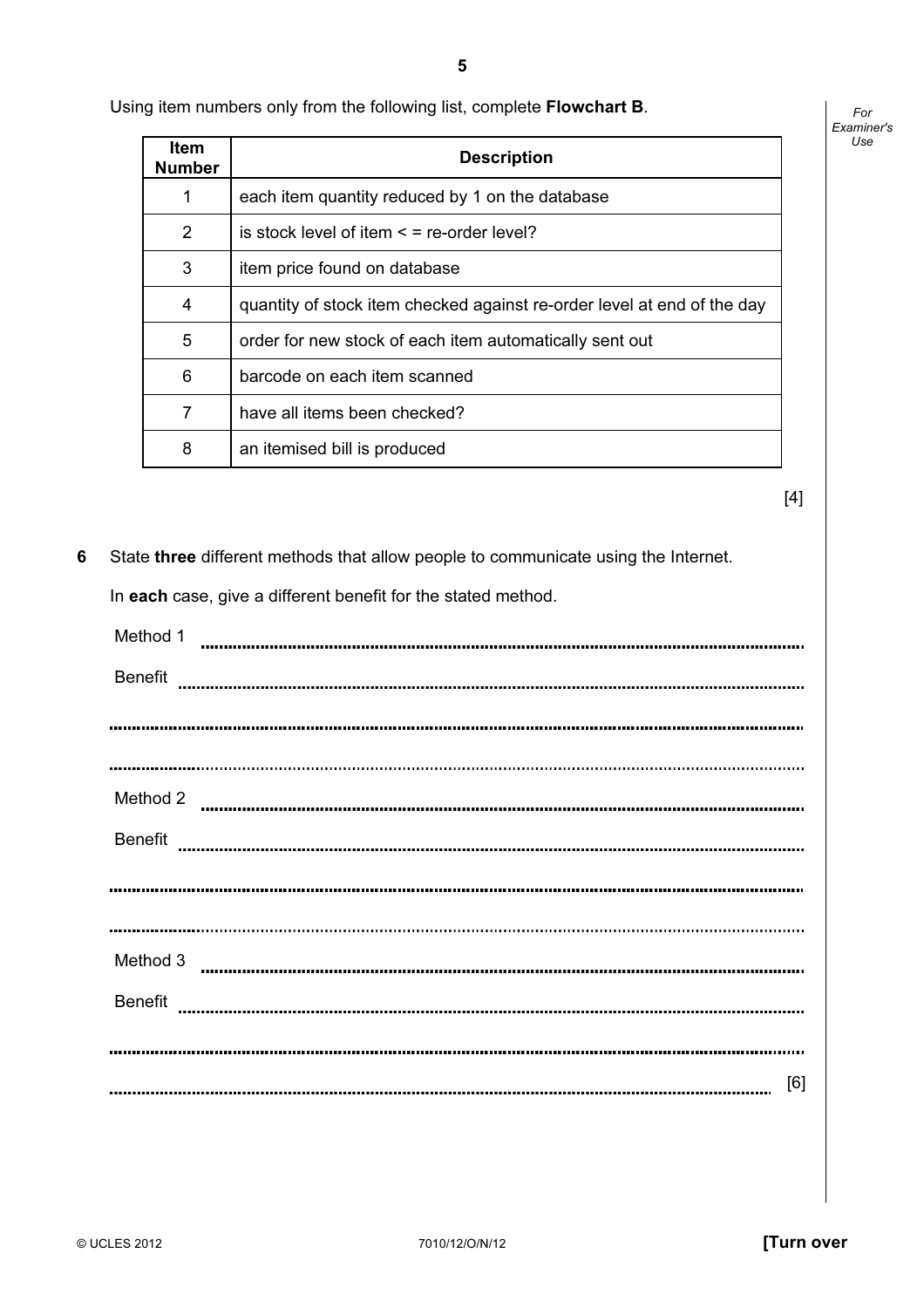| 7 | (a) Lucy wrote: "I should validate the input into my database by typing in the same data<br>twice". | For<br>Examiner's<br>Use |
|---|-----------------------------------------------------------------------------------------------------|--------------------------|
|   | Why was her statement incorrect?                                                                    |                          |
|   |                                                                                                     |                          |
|   |                                                                                                     |                          |
|   | [2]                                                                                                 |                          |
|   | (b) She lost all her photographs when her computer crashed.                                         |                          |
|   | (i)<br>What is meant by the term crashed?                                                           |                          |
|   |                                                                                                     |                          |
|   |                                                                                                     |                          |
|   | (ii) How could she have avoided losing all her photographs?                                         |                          |
|   |                                                                                                     |                          |
|   | [2]                                                                                                 |                          |
|   | (c) Lucy was sent an important attachment in an email, but couldn't open it.                        |                          |
|   | Give a reason why she couldn't open the attachment.                                                 |                          |
|   |                                                                                                     |                          |
|   |                                                                                                     |                          |
|   | $[1]$                                                                                               |                          |
|   | (d) She decided to invest in a wireless (Wi-Fi) mouse and keyboard for her computer.                |                          |
|   | Give one benefit and one drawback of using wireless devices.                                        |                          |
|   | <b>Benefit</b>                                                                                      |                          |
|   |                                                                                                     |                          |
|   |                                                                                                     |                          |
|   | <b>Drawback</b>                                                                                     |                          |
|   |                                                                                                     |                          |
|   | [2]                                                                                                 |                          |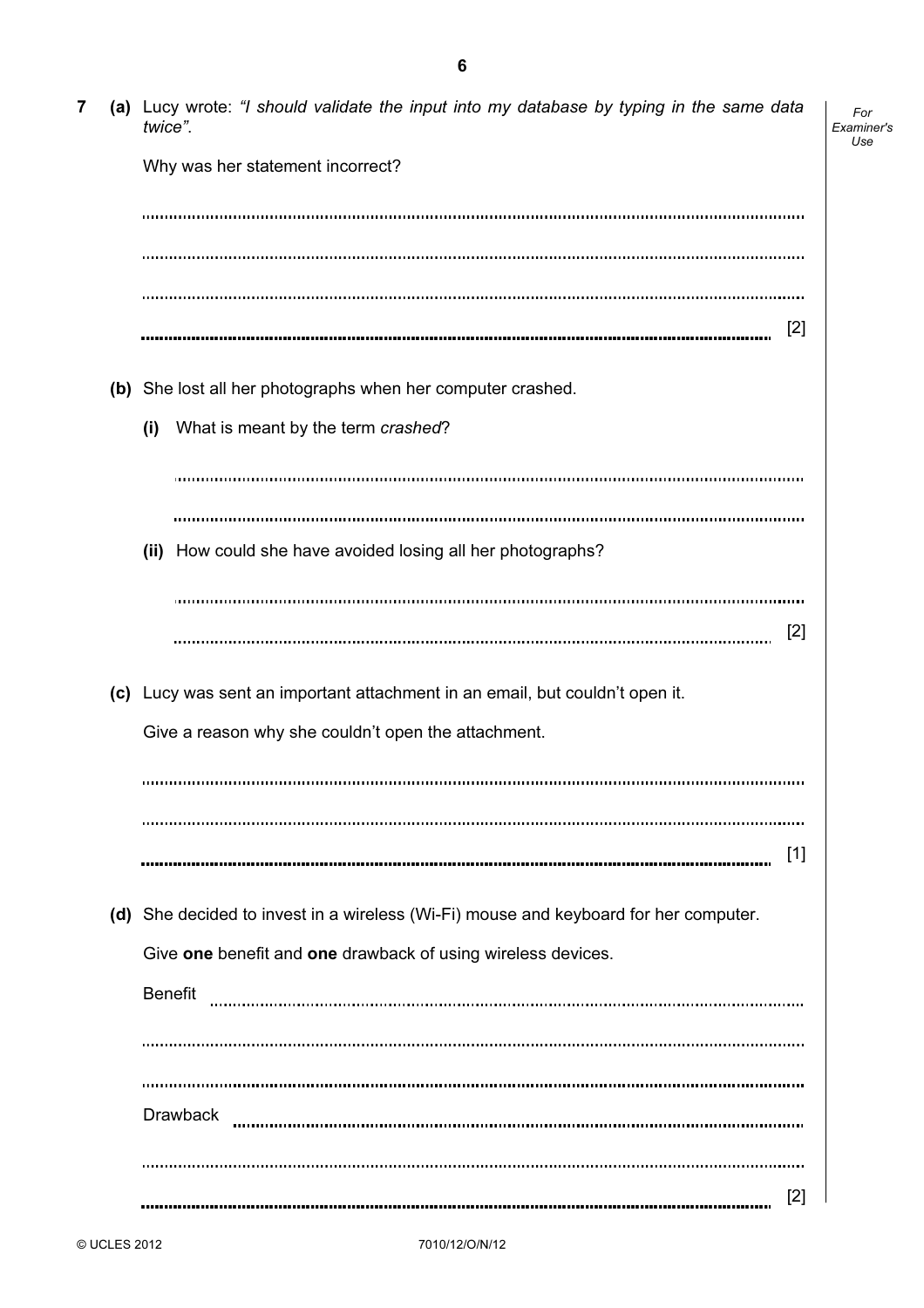| 8 | The following 2 pictures are images of the letter 'R' stored as bitmap files:                   | For               |
|---|-------------------------------------------------------------------------------------------------|-------------------|
|   | X<br>Y                                                                                          | Examiner's<br>Use |
|   | (a) Why is picture X fuzzy?                                                                     |                   |
|   |                                                                                                 |                   |
|   | $[2]$                                                                                           |                   |
|   | (b) Even the sharp image in picture Y would become fuzzy if enlarged. Why would this<br>happen? |                   |
|   | $[2]$                                                                                           |                   |
|   | (c) Name an output device that makes use of this imaging method.<br>$[1]$                       |                   |
|   | (d) State a drawback of storing sharp quality bitmap image files.                               |                   |
|   | $[1]$                                                                                           |                   |
|   |                                                                                                 |                   |
|   |                                                                                                 |                   |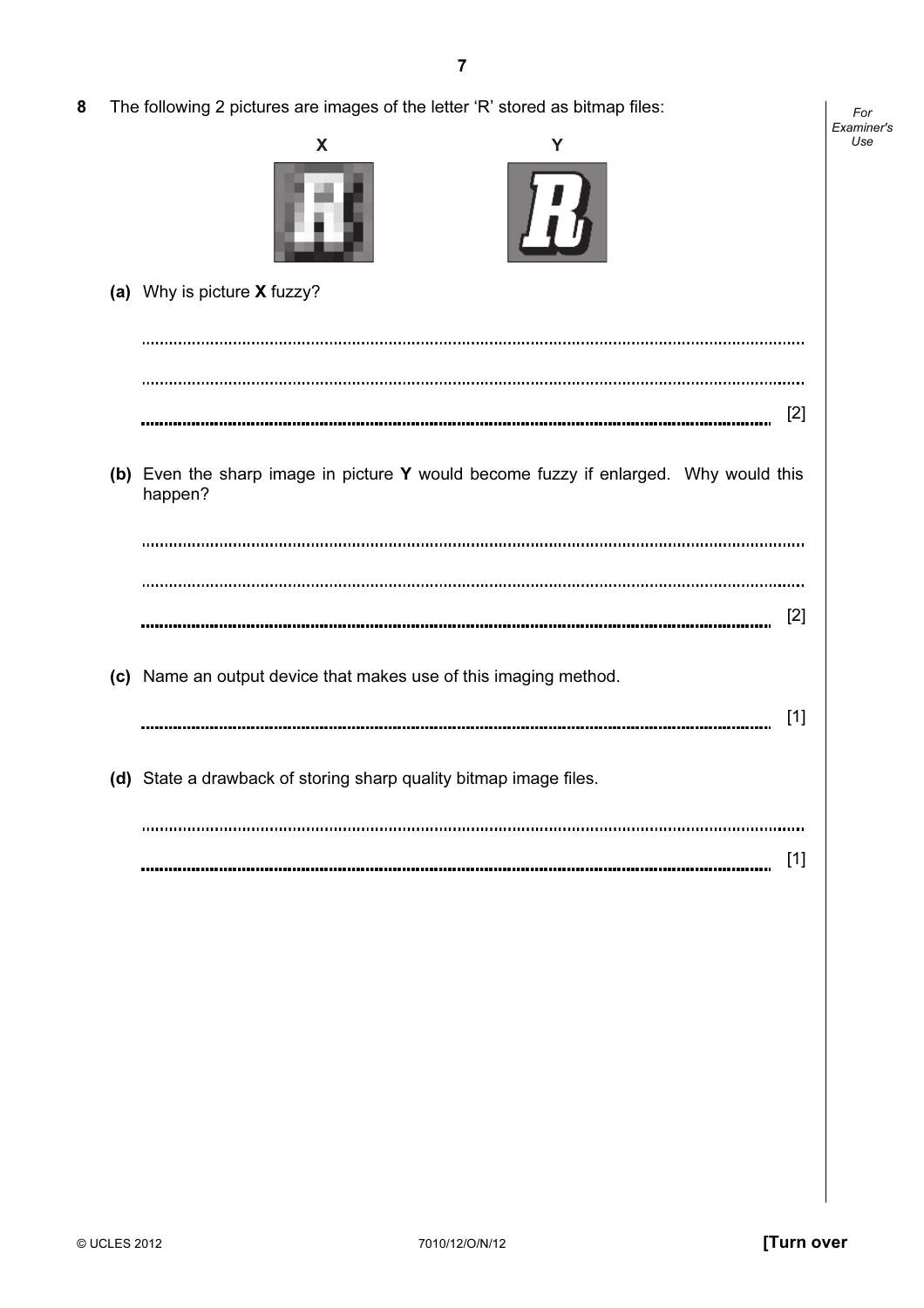- 9 A large company has decided to replace some of its European technical call centres. The new call centres will be located in three developing countries around the world.
	- (a) Give two benefits of opening these new call centres.

1 2 [2] (b) Give two drawbacks of opening these new call centres. 1 2 [2] (c) Give two ways in which the workforce in the European call centres could be affected. 1 2 [2] 

For Examiner's Use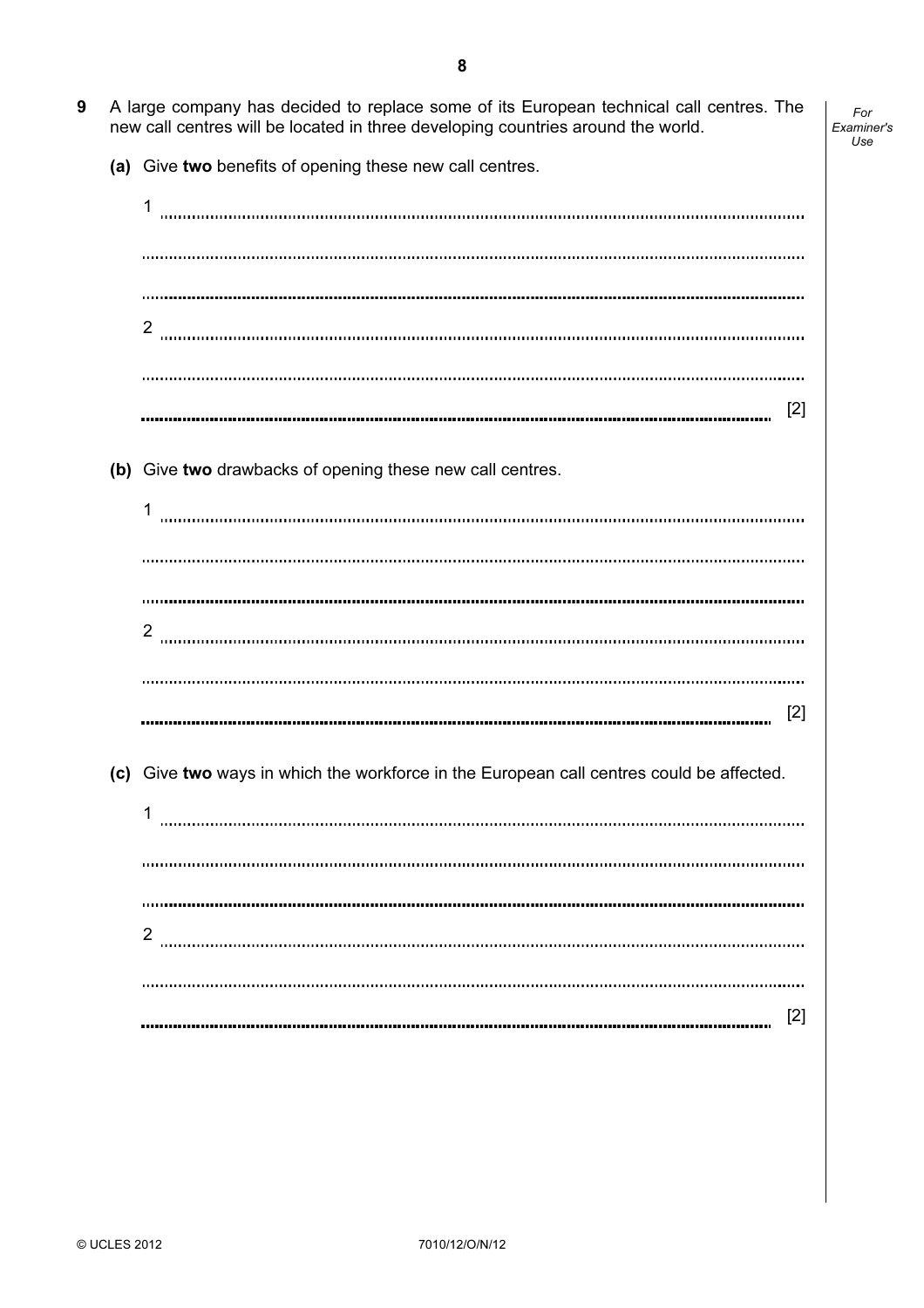| (d) The staff at these new call centres use computers for long periods of time. | For<br>Examiner's |
|---------------------------------------------------------------------------------|-------------------|
| Give two potential health and safety risks to these staff.                      | Use               |
| 1                                                                               |                   |
|                                                                                 |                   |
|                                                                                 |                   |
| $\overline{2}$                                                                  |                   |
|                                                                                 |                   |
| $[2]$                                                                           |                   |
| 10 A computer system is to have access to the Internet.                         |                   |
| Name and describe three potential security issues.                              |                   |
|                                                                                 |                   |
| Description                                                                     |                   |
|                                                                                 |                   |
|                                                                                 |                   |
|                                                                                 |                   |
| Description                                                                     |                   |
|                                                                                 |                   |
|                                                                                 |                   |
|                                                                                 |                   |
| Description                                                                     |                   |
|                                                                                 |                   |
| [6]                                                                             |                   |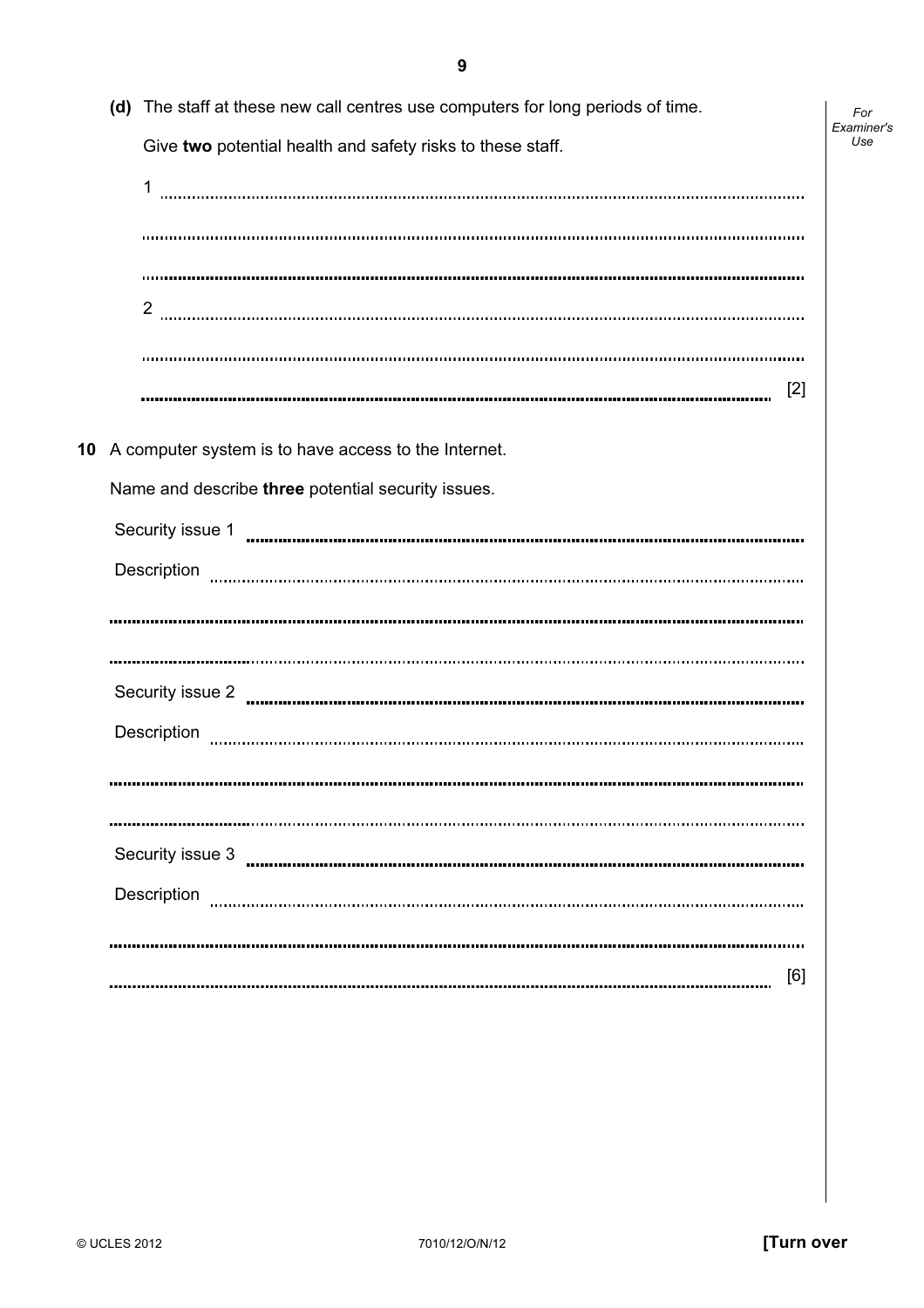11 An alarm sounds when certain conditions occur in a nuclear reactor.

The output, X, of a logic circuit that drives the alarm must have a value of 1 if:

either carbon dioxide pressure too low and temperature < = 300°C

or water pressure > 10 bar and temperature > 300°C

The inputs to the system are:

| Input | <b>Binary</b> | <b>Condition</b>                    |
|-------|---------------|-------------------------------------|
|       |               | carbon dioxide pressure too low     |
|       |               | carbon dioxide pressure acceptable  |
|       |               | temperature $> 300^{\circ}$ C       |
|       |               | temperature $\le$ = 300 $\degree$ C |
| w     |               | water pressure > 10 bar             |
|       |               | water pressure $\le$ = 10 bar       |

(a) Draw the required logic circuit using AND, OR and NOT gates only.

 $[5]$ 

(b) Complete the truth table for the above system.

| P |          | W | X |
|---|----------|---|---|
| 0 | $\bf{0}$ | 0 |   |
| 0 | 0        |   |   |
| 0 |          | 0 |   |
| 0 |          |   |   |
|   | 0        | 0 |   |
|   | U        |   |   |
|   |          | 0 |   |
|   |          |   |   |
|   |          |   |   |

For Examiner's Use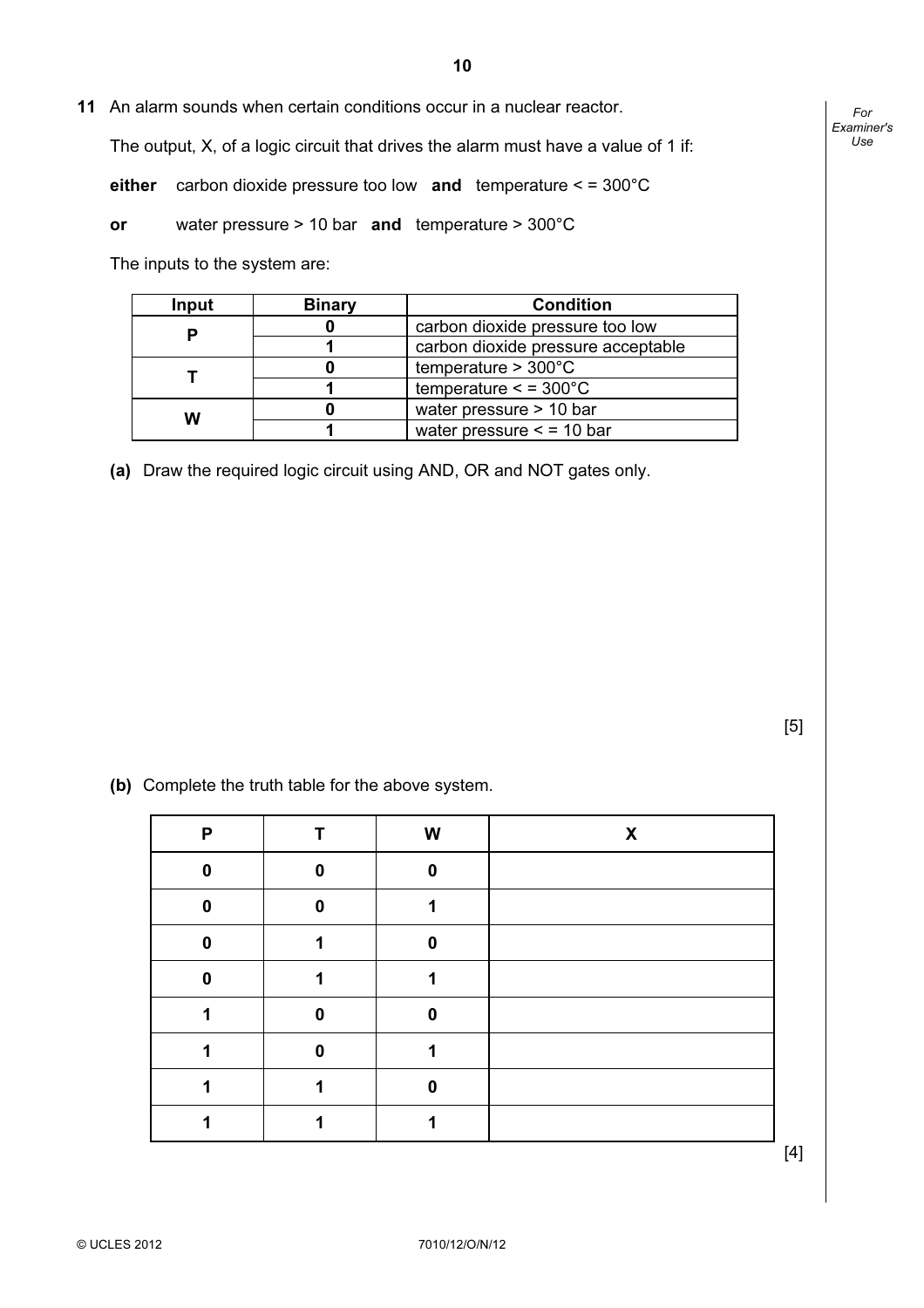|  |     | 12 (a) What is meant by the term bit streaming?                           | For<br>Examiner's<br>Use |
|--|-----|---------------------------------------------------------------------------|--------------------------|
|  |     |                                                                           |                          |
|  |     |                                                                           |                          |
|  |     |                                                                           |                          |
|  |     | $[2]$                                                                     |                          |
|  |     | (b) John uses bit streaming to watch films from websites.                 |                          |
|  | (i) | Give two advantages of using bit streaming for this purpose.              |                          |
|  |     | 1                                                                         |                          |
|  |     |                                                                           |                          |
|  |     | 2                                                                         |                          |
|  |     | [2]                                                                       |                          |
|  |     | (ii) Give two potential problems of using bit streaming for this purpose. |                          |
|  |     |                                                                           |                          |
|  |     |                                                                           |                          |
|  |     | 2                                                                         |                          |
|  |     | $[2]$                                                                     |                          |
|  |     | (c) Describe another application of bit streaming.                        |                          |
|  |     |                                                                           |                          |
|  |     | [1]                                                                       |                          |
|  |     |                                                                           |                          |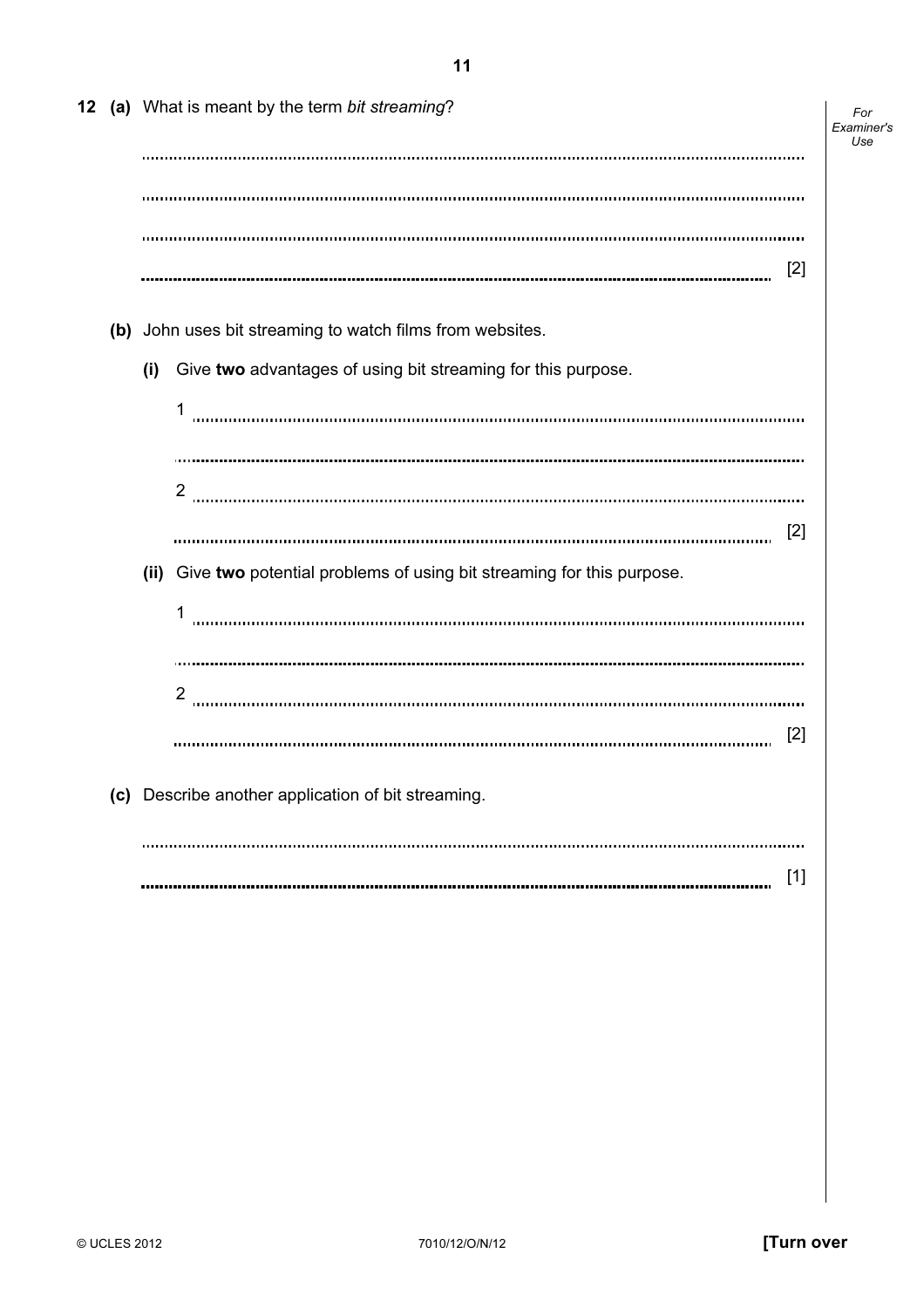13 A chemical company uses pipes to transfer hazardous liquids. To protect the workforce, each pipe is inside a protective pipe.

For Examiner's Use



 Sensors are used to detect the sound of any liquid dripping into the protective pipe. Actuators operate the valves that regulate the flow of liquid through the inner pipe. This system is controlled by a computer.

 (a) Describe how the sensors, actuators, valves and computer are used to monitor and control the liquid in the pipe.

| [5] |
|-----|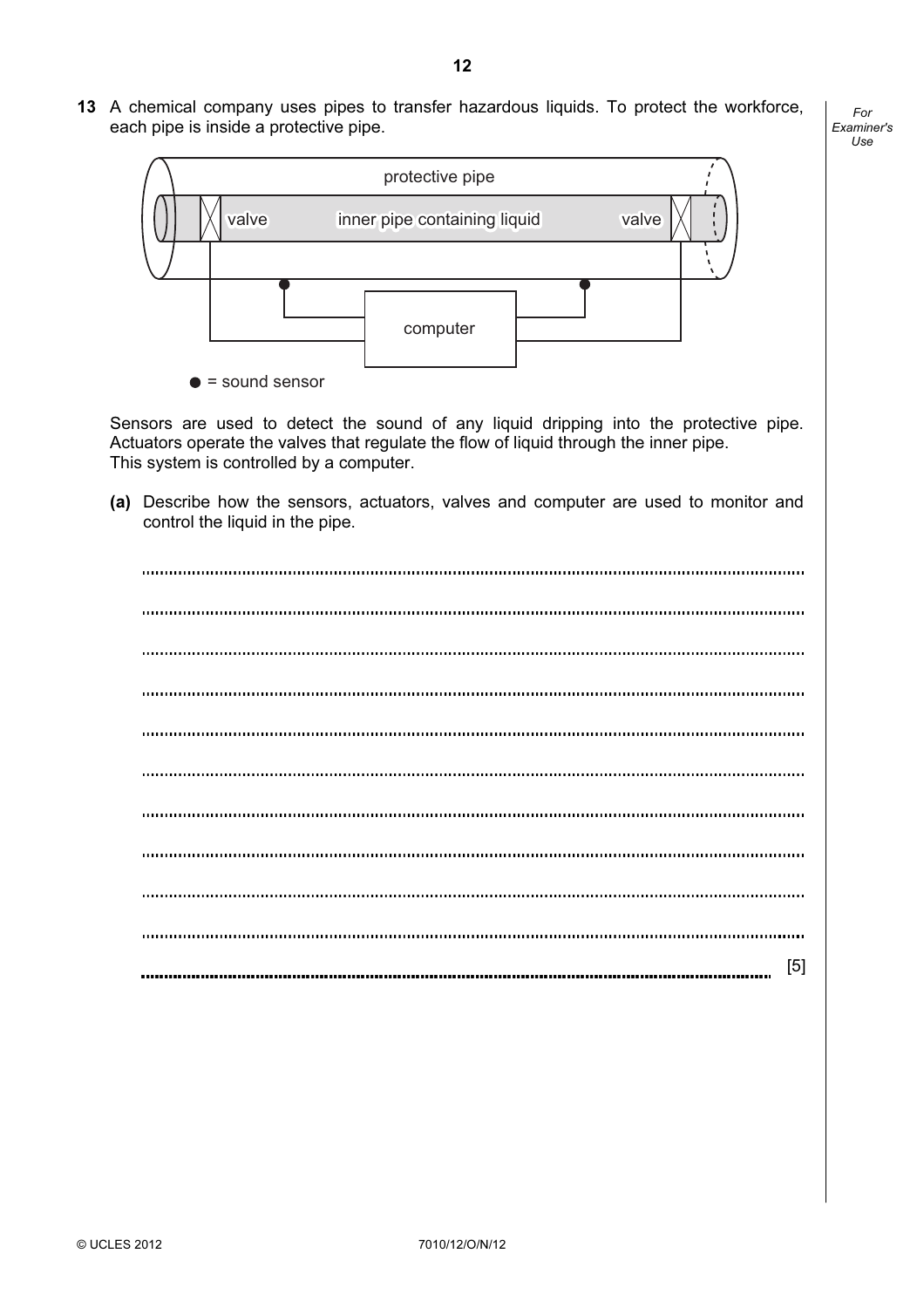(b) Give two advantages of using this computer-controlled system rather than visual checks by the workforce. Examiner's 1 2 [2] 

For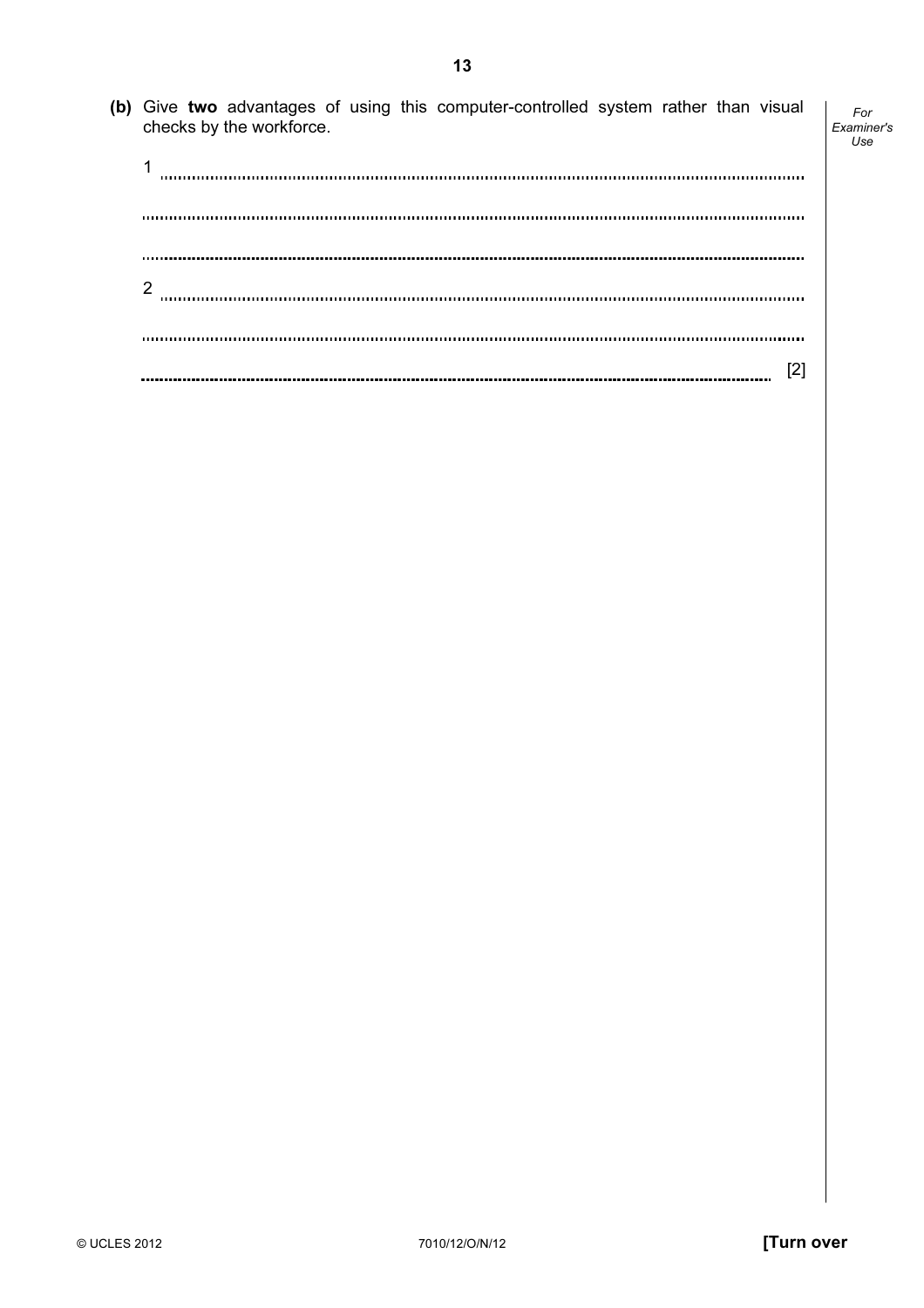14 Study the following flowchart very carefully.



For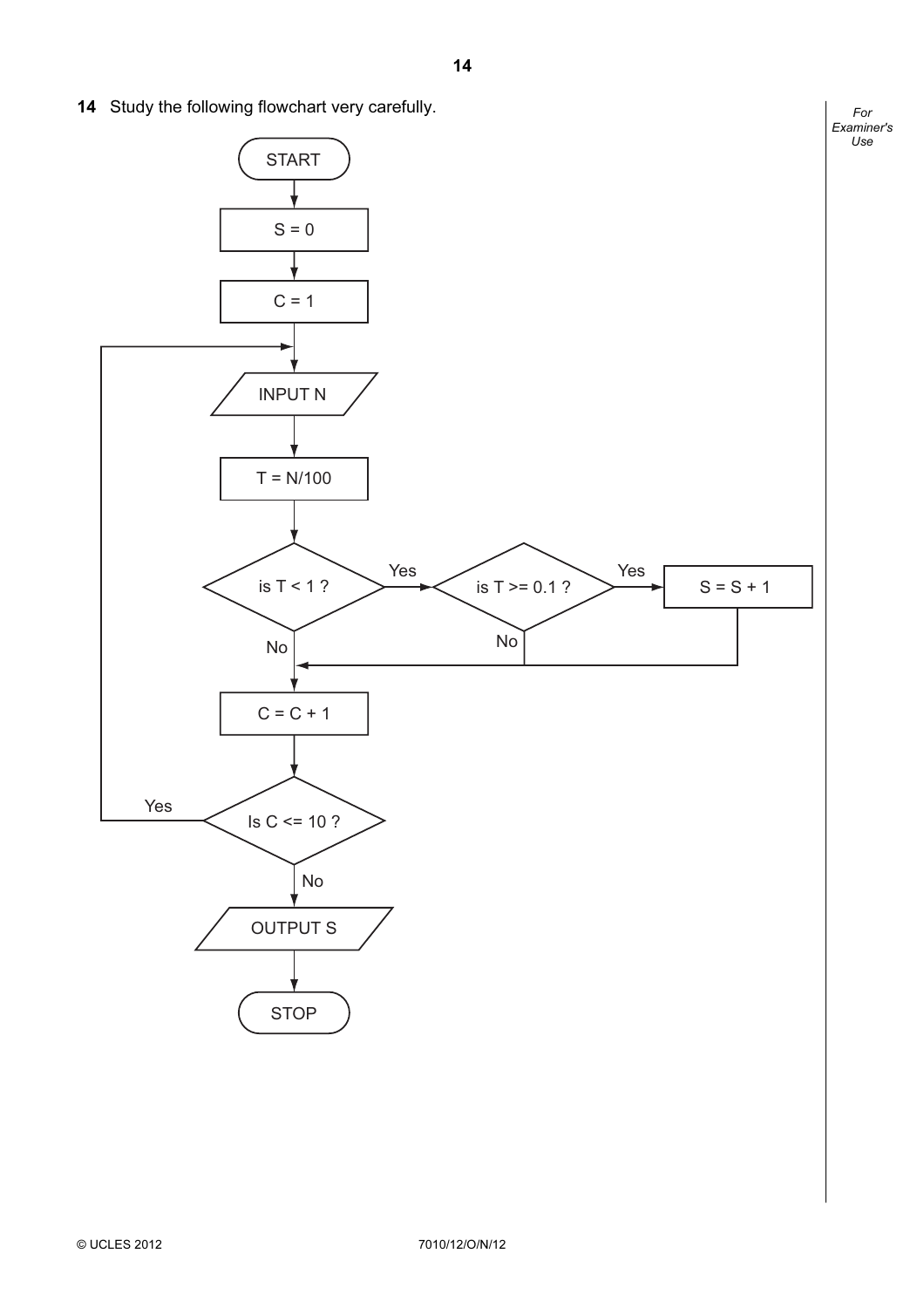Complete the trace table for the following data:

## 15, 8, 251, 35, 60, 3, 2, 1516, 19, 55

| $\mathbf S$ | $\mathbf C$ | $\boldsymbol{\mathsf{N}}$ | T | <b>OUTPUT</b> |
|-------------|-------------|---------------------------|---|---------------|
|             |             |                           |   |               |
|             |             |                           |   |               |
|             |             |                           |   |               |
|             |             |                           |   |               |
|             |             |                           |   |               |
|             |             |                           |   |               |
|             |             |                           |   |               |
|             |             |                           |   |               |
|             |             |                           |   |               |
|             |             |                           |   |               |
|             |             |                           |   |               |
|             |             |                           |   |               |
|             |             |                           |   |               |
|             |             |                           |   |               |
|             |             |                           |   |               |
|             |             |                           |   |               |

For Examiner's Use

 $[5]$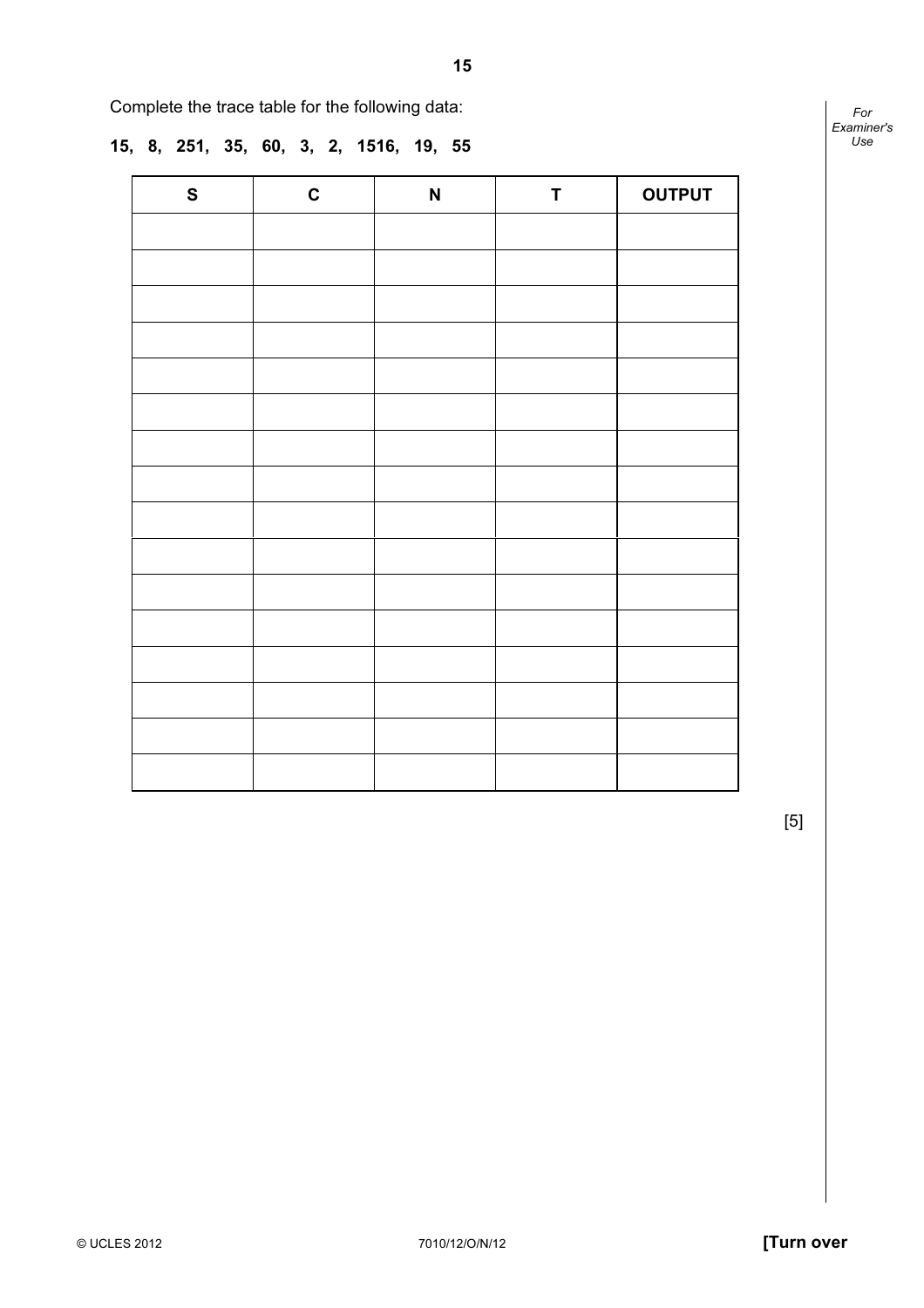15 A company organises music concerts. It has been decided to use a spreadsheet to find out how many nights each band must play at a venue to make a profit.

For Examiner's  $1$ se

|              | A                      | в                          | С                       |                   | Е                                     |
|--------------|------------------------|----------------------------|-------------------------|-------------------|---------------------------------------|
|              | Name of band           | <b>Booking fee</b><br>(\$) | Cost per<br>seat $(\$)$ | Venue<br>capacity | <b>Minimum</b><br>number of<br>nights |
| $\mathbf{2}$ | Goo Goo Guys           | 300000                     | 20.00                   | 10000             | 1.5                                   |
| 3            | <b>Frozen Primates</b> | 1520000                    | 40.00                   | 20000             | 1.9                                   |
| 4            | The Cinnamon Girls     | 500000                     | 25.00                   | 15000             | 1.3                                   |
| 5            | U235                   | 2400000                    | 50.00                   | 20000             | 2.4                                   |
| 6            | <b>Steal That</b>      | 1400000                    | 40.00                   | 15000             | 2.3                                   |
| 7            |                        |                            |                         |                   |                                       |

(a) The minimum number of nights needed to make a profit is found by dividing the booking fee by the total nightly takings (assuming the venue is always full to capacity).

What formulas must be in column E?

|              | F                        |
|--------------|--------------------------|
|              | Minimum number of nights |
| $\mathbf{2}$ |                          |
|              |                          |
|              |                          |
| 5            |                          |
| հ            |                          |

[2]

(b) What formula could be placed in cell C7 to find the average cost per seat?

[1]

 (c) To make a profit possible, it is necessary to increase the values in column E to the next whole number.

Describe how this could be done.

[2]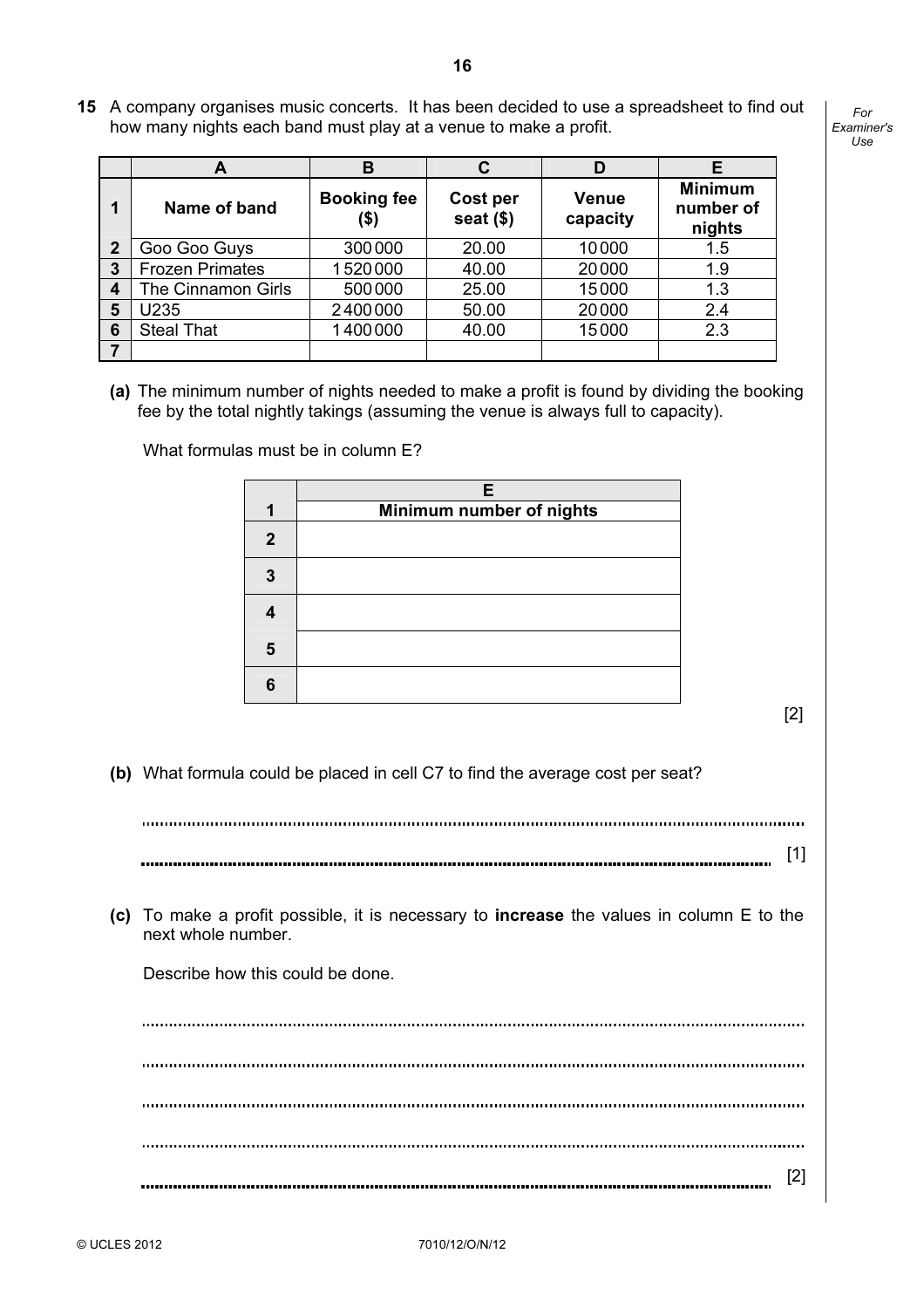|  |  | 16 The following statistics refer to a music track being recorded on a CD: |
|--|--|----------------------------------------------------------------------------|
|  |  |                                                                            |

- music is sampled at 44100 times per second
- each sample is 16 bits
- each track requires separate sampling for left and right speakers of a stereo recording

 $(8 \text{ bits} = 1 \text{ byte}, 1 \text{ megabyte} = 1048576 \text{ bytes})$ 

(a) (i) How many bytes are required to represent one second of sampled music?

| [2]                                                                                                                                        |
|--------------------------------------------------------------------------------------------------------------------------------------------|
| (ii) If a typical music track is 3 minutes long, how much memory is used on the CD to<br>store one track? (Give your answer in megabytes.) |
|                                                                                                                                            |
|                                                                                                                                            |
|                                                                                                                                            |
| [2]                                                                                                                                        |
| (b) When using MP3 format, the size of the above music track will be reduced by a factor<br>of 10 (i.e. the size is reduced by 90%).       |
| How is the music quality retained?                                                                                                         |
|                                                                                                                                            |
|                                                                                                                                            |
|                                                                                                                                            |
|                                                                                                                                            |
|                                                                                                                                            |
| $\mathsf{Z}$                                                                                                                               |

For Examiner's Use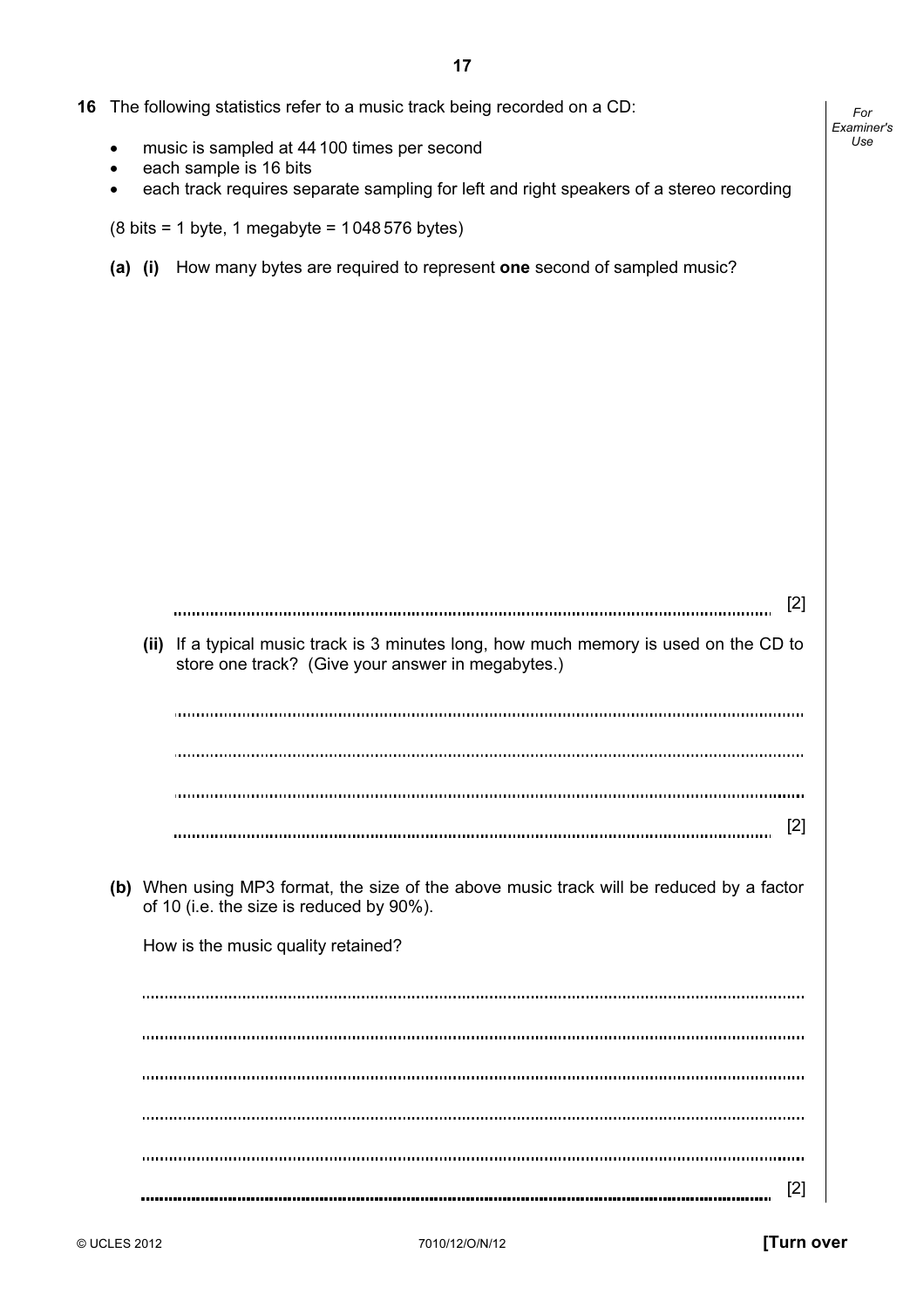|  | 17 (a) Write an algorithm, using pseudocode or a program flowchart only, that:                                                                                                                                          | For<br>Examiner's |
|--|-------------------------------------------------------------------------------------------------------------------------------------------------------------------------------------------------------------------------|-------------------|
|  | inputs a series of positive numbers (-1 is used to terminate the input),<br>$\bullet$<br>outputs how many numbers were less than 1000 and<br>$\bullet$<br>outputs how many numbers were greater than 1000.<br>$\bullet$ | Use               |
|  |                                                                                                                                                                                                                         |                   |
|  |                                                                                                                                                                                                                         |                   |
|  |                                                                                                                                                                                                                         |                   |
|  |                                                                                                                                                                                                                         |                   |
|  |                                                                                                                                                                                                                         |                   |
|  |                                                                                                                                                                                                                         |                   |
|  |                                                                                                                                                                                                                         |                   |
|  |                                                                                                                                                                                                                         |                   |
|  |                                                                                                                                                                                                                         |                   |
|  |                                                                                                                                                                                                                         |                   |
|  |                                                                                                                                                                                                                         |                   |
|  |                                                                                                                                                                                                                         |                   |
|  | $[4]$                                                                                                                                                                                                                   |                   |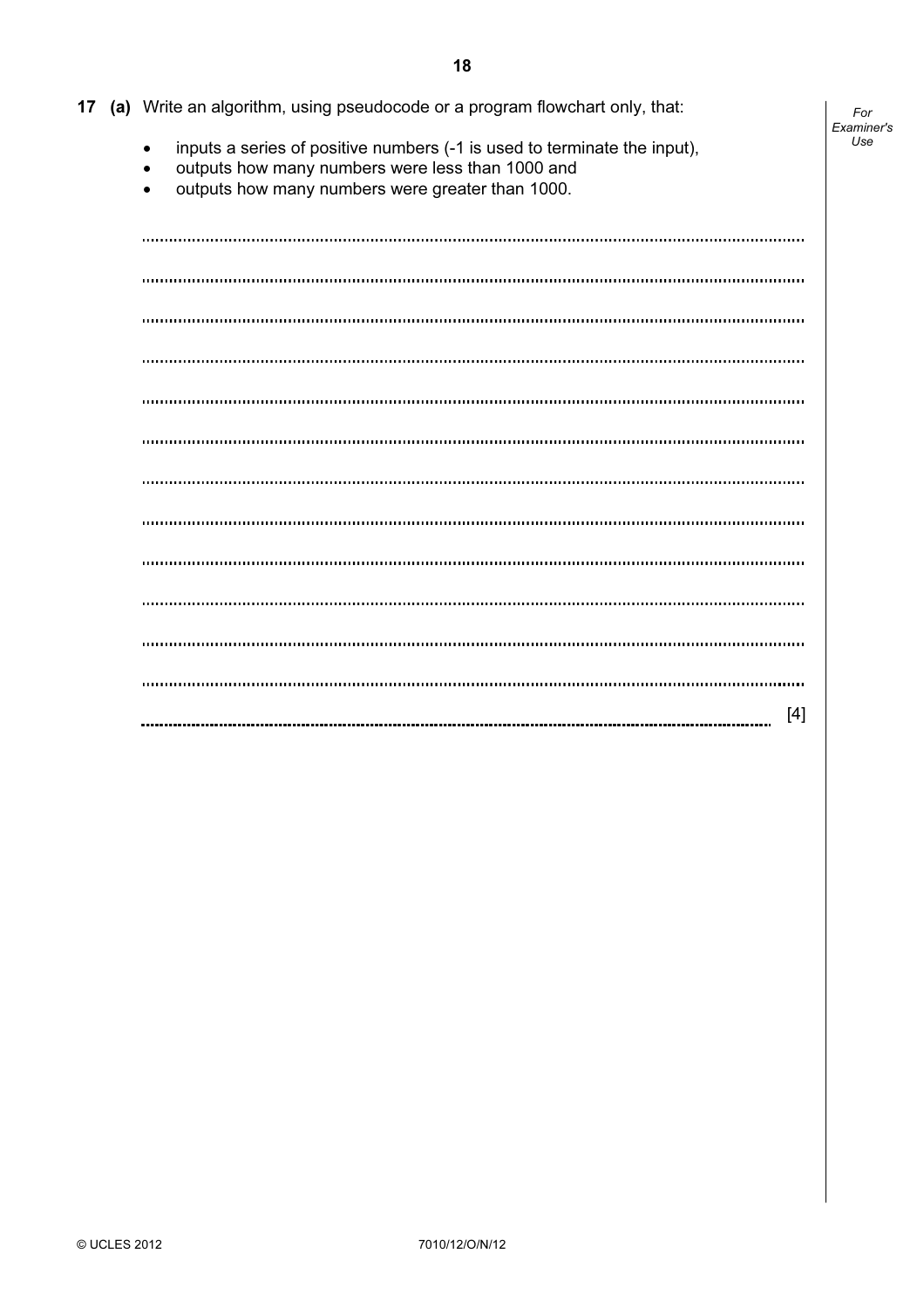| (b) Write an algorithm, using pseudocode or a program flowchart only, that                                                                                                                                               | For<br>Examiner's |
|--------------------------------------------------------------------------------------------------------------------------------------------------------------------------------------------------------------------------|-------------------|
| inputs fifty numbers each as 4 separate digits, for example: 1<br>5<br>4<br>1<br>$\bullet$<br>outputs the percentage of numbers that were palindromes.<br>$\bullet$                                                      | Use               |
| (note: a palindrome reads the same way backwards or forwards. For example, 1331 is<br>a palindrome but 1541 is not).<br>Use separate variables to store the separate digits of a number (for example D1, D2,<br>D3, D4). |                   |
|                                                                                                                                                                                                                          |                   |
|                                                                                                                                                                                                                          |                   |
|                                                                                                                                                                                                                          |                   |
|                                                                                                                                                                                                                          |                   |
|                                                                                                                                                                                                                          |                   |
|                                                                                                                                                                                                                          |                   |
|                                                                                                                                                                                                                          |                   |
|                                                                                                                                                                                                                          |                   |
|                                                                                                                                                                                                                          |                   |
|                                                                                                                                                                                                                          |                   |
|                                                                                                                                                                                                                          |                   |
|                                                                                                                                                                                                                          |                   |
| $[4]$                                                                                                                                                                                                                    |                   |